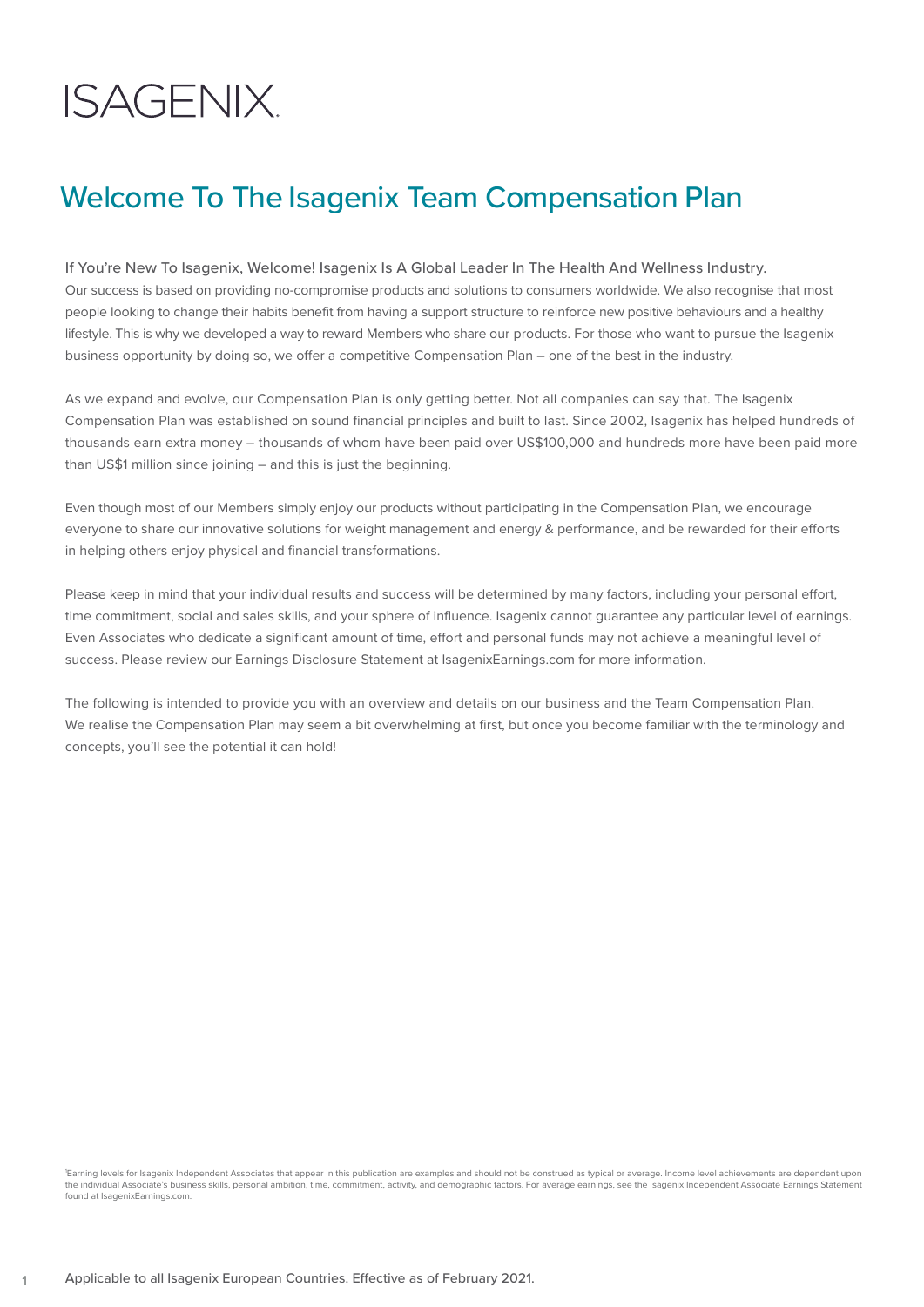## Customer First

Whether your goal is to control your weight, build muscle, live a healthier and more active life, or earn some extra income, we encourage everyone to start as a Customer.

An individual may purchase Isagenix products through an Isagenix Independent Associate, or they may choose to open an Isagenix Customer Membership Account and enjoy discounts of 10-25% off suggested retail prices. The following chart shows the options a Customer has to choose from upon joining Isagenix:

| Member Type           | Value         | With<br>Autoship | Annual<br><b>Membership Fee</b><br>(including VAT) | Pricing <sup>^</sup> | <b>Eligible For</b><br><b>Additional Discounts</b><br>And Rewards |
|-----------------------|---------------|------------------|----------------------------------------------------|----------------------|-------------------------------------------------------------------|
| Preferred<br>Customer | <b>Best</b>   | Yes              | £0/€0                                              | 25% off Retail       | Yes                                                               |
|                       | <b>Better</b> | <b>No</b>        | £0/€0                                              | 25% off Retail       | <b>No</b>                                                         |
| Customer              | Good          | Yes or No        | £0/€0                                              | 10% off Retail       | <b>No</b>                                                         |

#### New Member Discount Types

Prices are subject to rounding differences.

^Percent pricing discounts are approximate.

Preferred Customers do not participate in the Compensation Plan, but they may earn Product Introduction Reward (PIR) coupons for referring others who purchase a qualifying system on their first order<sup>1</sup>.

Product Introduction Rewards are coupons redeemable on Commissionable Products.



Additional details concerning Product Introduction Rewards may be found in your Back Office.In addition to the Product Introduction Rewards, Customers are eligible to accumulate any personal volume over 100 PV in any 30-day period plus the group volume from the entire organisation for their first 90 days as a courtesy if the member elects to become an Associate and build an Isagenix Business. To take advantage of any accumulated group volume, a Customer is required to open an Associate account within the 180-day period immediately following their enrolment date. Group volume is accumulated in the first 90 days only. No additional group volume will accumulate during the second 90-day period. If a Customer does not become an active Associate within the first 90 days, the accumulated group volume will be held for an additional 90 days, after which time all such volume will be removed. If a Customer becomes an Associate and has accumulated group volume they need to be active with 100 PV within 30 days of transitioning to an Associate in order to continue to accumulating the volume. Please refer to your online Customer account for additional details.



1 Enroling Sponsor and organisation receive full business volume when product introduction coupons are redeemed.

 $\overline{2}$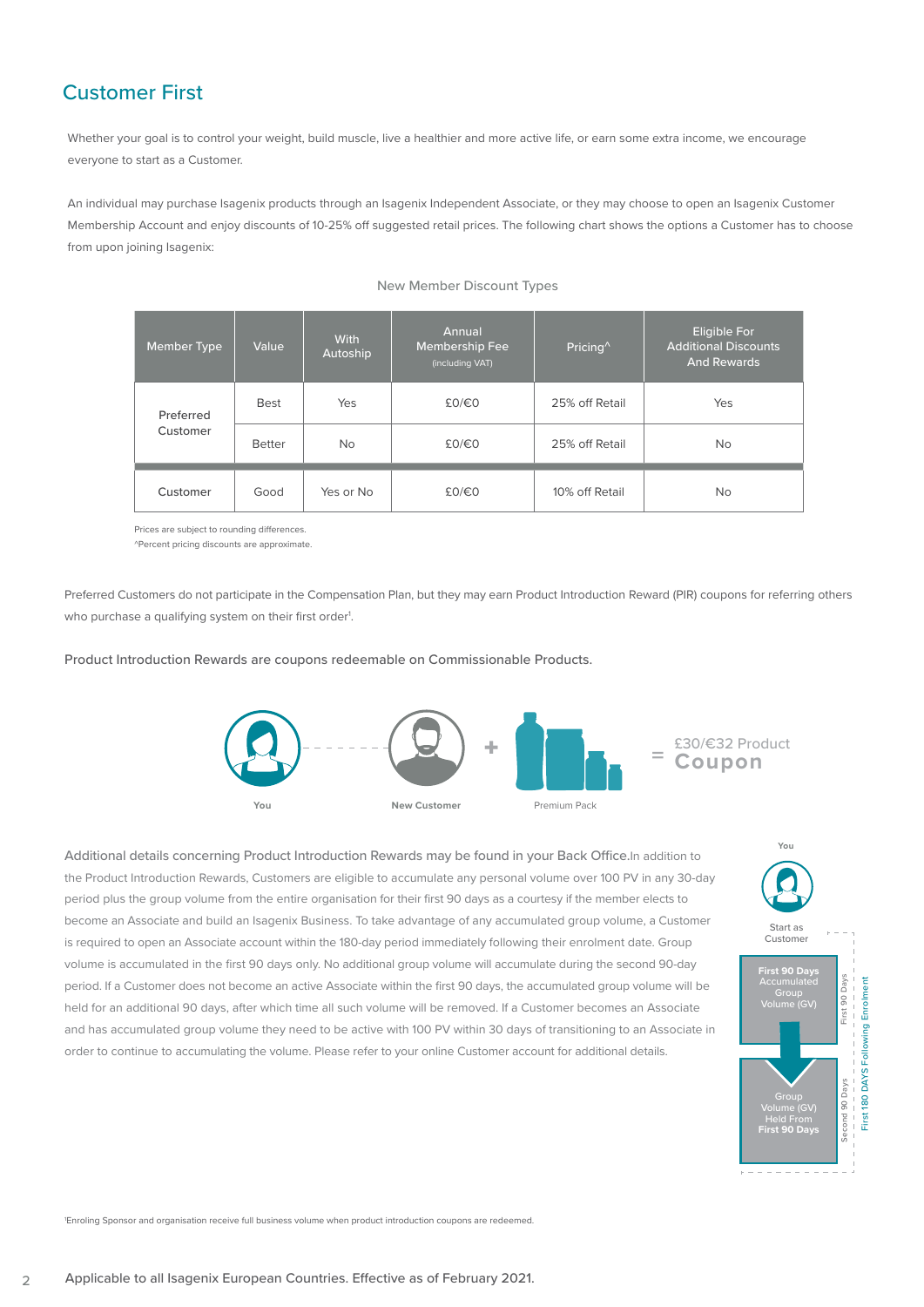## Commonly Used Terms

A list of terms and their meanings is included in the Glossary Section of this Compensation Plan (and in the Isagenix Code of Ethics and Rules of Membership). However, a few common terms are included upfront to help explain some basic concepts.

Business Volume (BV) – A point value assigned to each Isagenix Commissionable Product (including packs). BV is used to track and measure product sales and to calculate commissions. **For example, the following product combination would equal 235 BV:**



Weight Loss Premium Pack

Personal Volume (PV) – The combined business volume of (1) an Associate's personal orders purchased directly from Isagenix (whether personally consumed or resold to Retail Customers) and (2) orders purchased by the Associate's Retail Direct Customers (ordering through the Associate's personal website).

Group Volume (GV) – The total business volume that accumulates in an Associate's marketing organisation.

Paid-As Rank – The rank that an Associate qualifies for on a given day based on the Associate's PV and/or his or her Personally Enrolled Team Members' BV, his or her rank and the number of Personally Enrolled Team Members.

Personally Enrolled − When you help someone open a Membership account with Isagenix - as a Customer or Associate, they are considered your 'Personally Enrolled' Member and they are assigned a place on your Team Placement Tree – on either your Left Sales Team or your Right Sales Team.

Team Placement Tree − The organisation structure that is used by Isagenix to track enrolments and purchase activity of all Customers and Associates for the purposes of collecting and paying bonuses and commissions. The Placement Tree is also used in determining qualification for rank within the Isagenix Team Compensation Plan.

Active Status – Your active status is assigned each day based on whether or not you have met the qualification requirements in the immediately preceding 30 day-period. To receive compensation other than retail profits and Product Introduction Bonuses you must remain active.

To be considered active as an Associate, on a given date you must personally generate a minimum of 100 personal volume in the prior 30 days. This can be accomplished by purchasing products (for personal consumption or for resale to Retail Customers) or by sales to Retail Direct Customers via your Isagenix personal website.

In addition to the ability to maintain Active status through personal purchases, Associates who have their country of residence registered in Italy can maintain Active status by having a minimum of 100 BV in Personally Enrolled volume from each Sales Team (left and right teams) in the last 30 days, plus the usual 5 days grace, and having a Personal Volume of 0 or higher.





Personal purchases/retail direct sales totaling **100 PV/BV** in prior 30 days.

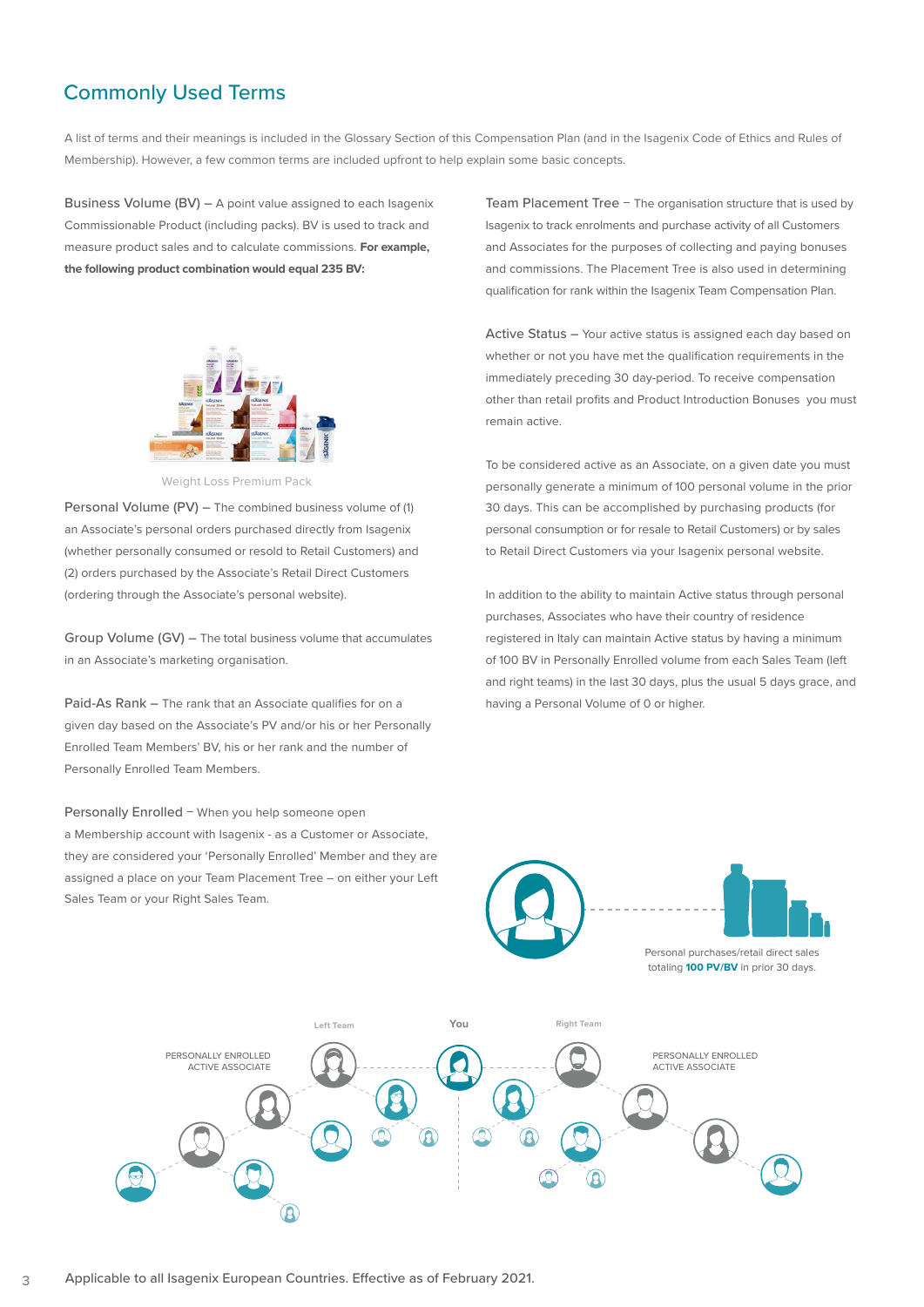## Compensation Plan Overview

#### **Overview**

The Isagenix Team Compensation Plan encourages people to work together to accomplish financial goals.

Upon enrolment, new Customers and Associates are assigned to a unique place in their Enroling Sponsor's marketing organisation, which is composed of two Sales Teams or 'legs,' one on the right side ('Right Sales Team') and one on the left side ('Left Sales Team'). An Associate's compensation is primarily derived from product purchases by those in his or her marketing organisation. As an Associate's marketing organisation grows, more product sales are made and as more product sales are made more money can be earned.

#### Ranks

**There are five ranks that an Isagenix Associate can achieve:**

- Associate
- Consultant
- Manager
- **Director**
- **Executive**

Each rank comes with certain benefits and privileges.

#### Ways to Earn

**Isagenix offers Associates several ways to earn money:**

- Retail Profits
- Retail Direct Profits
- Product Introduction Bonuses
- Team Bonuses − Known As Cycles
- **Executive Matching Team Bonuses**
- Special Incentives And Promotions

Retail Profits – Associates can order products directly from Isagenix at discounted prices and resell the products in person to their Retail Customers. The difference between the Associate's costs of goods sold and the selling price is referred to as the Associate's retail profits. (Note that business volume from any products you order for retail sales is treated as personal volume.)

Retail Direct Profits – Associates can also refer or direct Retail Direct Customers to order products directly from Isagenix through the Associate's personal website and earn retail direct profits. Retail direct profits are paid weekly and are calculated by subtracting the Wholesale Price and an administration fee. (The business volume from any retail direct sales is treated as personal volume. Any volume in excess of 100 PV – excess volume – will be credited to the Minor Volume Sales Team, generating additional Team business volume.)

Product Introduction Bonuses (PIBs) – Earned by sharing qualified packs or systems with a new Member on their initial order, these bonuses vary depending on the product pack or system purchased. From time to time, Isagenix may run promotions that could even double the PIB value!



Team Bonuses – Team Bonuses are the foundation of the Compensation Plan. Paid-As Consultants and above are eligible to earn Team Bonuses through product sales in their Sales Team. When an Associate accumulates at least 900 BV in group volume (GV) and at least 300 BV comes from one side of the sales team (the Minor Volume Sales Team) and 600 BV comes from the other side (Major Volume Sales Team), the Associate earns a Team Bonus, also referred to as a Cycle. An Associate can earn multiple Cycles every day and up to 250 Cycles per week.

Executive Matching Team Bonuses – Active Paid-As Executives are eligible to receive a 10% Matching Team Bonus on the weekly Team Bonuses of all Personally Enrolled Associates at Paid-As Consultant rank and above. The Matching Team Bonus is calculated daily and paid weekly. Paid-As Executives may earn up to a maximum of 25 matching team Cycles from any one Personally Enrolled Consultant and a maximum of 250 Executive Matching Team Bonuses per commission week.

Incentives and Promotions – Isagenix may offer additional incentives and promotions from time to time to encourage and reward those who share Isagenix products with others. Some of our more popular incentives and promotions include the IsaBody Challenge® IsaRally contests, Rank Advancement Bonuses, and Leadership Pools.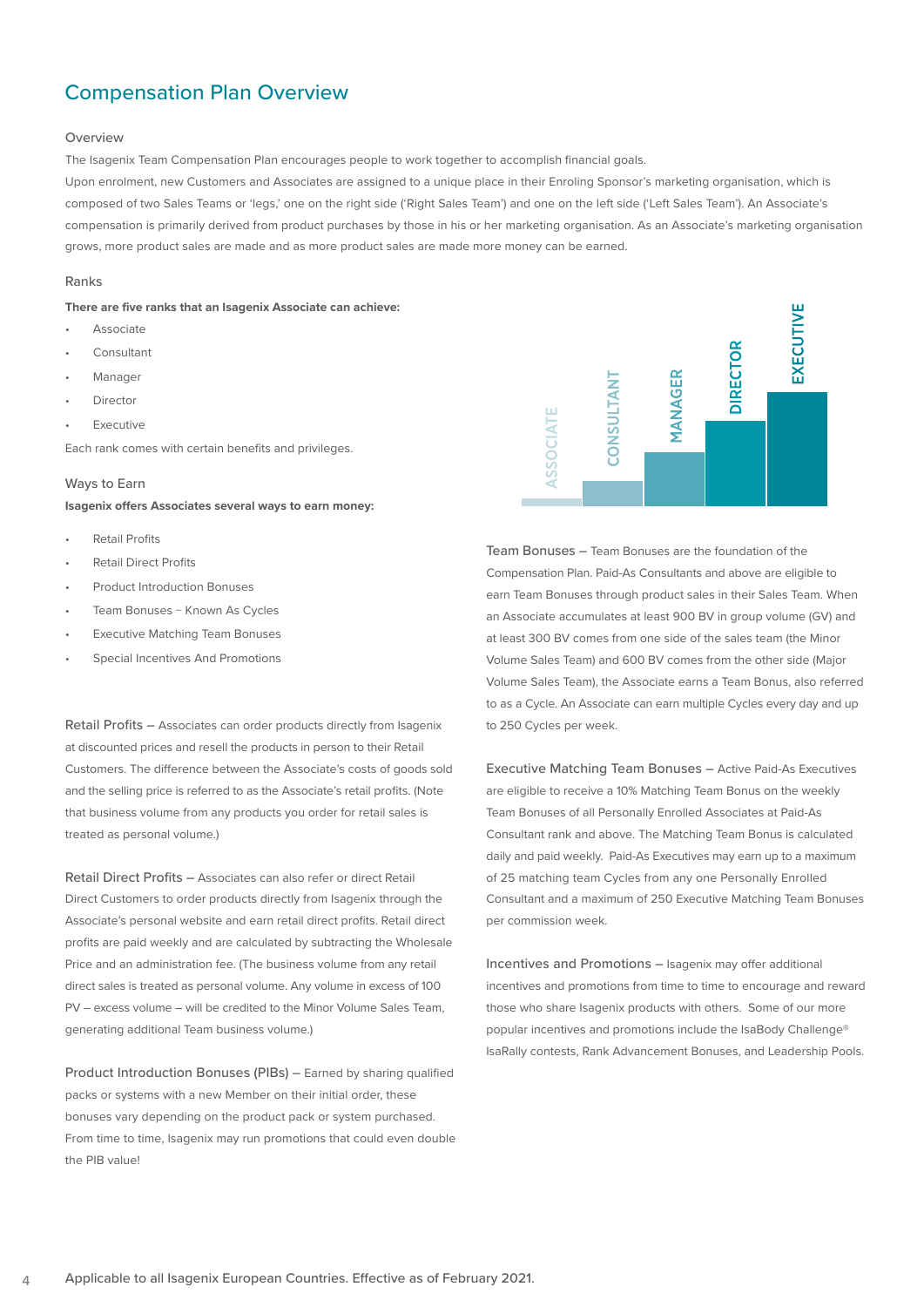#### How Compensation Is Paid

Isagenix deposits any earned commission or bonuses directly into a designated bank account of your choice. This is known as Direct Deposit. Isagenix pays weekly, every Monday - one week in arrears.Direct Deposit will most likely take 48 hours to show in your bank account. For example, Monday commissions would be accessible Wednesday.

Note: Any Associate earning compensation of less than £10/€10 will have payment held until compensation totals are £10/€10 or more.

## Rank Qualifications And Benefits

#### Associate – Step 1

Any person who desires to participate in the Compensation Plan can apply to become an Isagenix Independent Associate by completing the Associate application process. This is Step 1 in the Compensation Plan. Members can apply by enroling directly as an Associate or by simply logging in to your Customer account – where you go to place your orders – and follow the steps provided. Or, contact your Enroling Sponsor to get you started. If you are not a Customer, please contact an Isagenix Independent Associate for help in establishing an Associate account.

Associates enjoy the same pricing options as Customers and receive a personal website where their own Retail Direct Customers can purchase products. Associates also have access to special promotions, training and support materials. Associates are eligible to earn retail profits, retail direct profits and Product Introduction Bonuses. They are also eligible to accumulate group volume; however, no Team Bonus Cycles will generate until an Associate qualifies for Paid-As Consultant status or higher.

Please note that members enroling in the United Kingdom directly as Associates will be subject to the £200/7-Day Rule\*

#### Consultant – Step 2

When you're actively sharing products through the 'You Share, They Share, Repeat' system, you can move to Step 2, Consultant. Become a Consultant by accumulating 100 PV and maintaining a minimum of 100 BV from Personally Enrolled Members on each of your Left and Right Sales Teams within the prior 30 days, as illustrated below:

This is where your Team Bonuses (or Cycles) come in!



As a promotional incentive once you qualify as a Consultant, Isagenix rewards you with a £37/€40 Rank Advancement Bonus.\*\*\* You can also earn £74/€81 on each Personally Enrolled Associate (for up to 20 Personally Enrolled Associates) you help advance to Consultant. In addition to the ways you can earn money as an Associate, Consultants unlock another way to earn. This is where your Team Bonuses (or Cycles) come in!

\*The £200 rule was implemented by the High Court in the UK in 2007 for the direct selling industry to restrict new Associates and distributors to a maximum spend of £200 within the first 7 days of onboarding inclusive of tax, shipping, fees, etc. This is not a rule implemented by Isagenix; all companies in the UK have to follow suit.

\*\*Personal volume (PV) can be accumulated from personal purchases (for personal use or retail sales).

\*Rank Advancement Bonuses are promotional incentives that are available at the time of publication; they are not considered a direct component of the Compensation Plan and may be changed, modified, or discontinued by Isagenix at any time.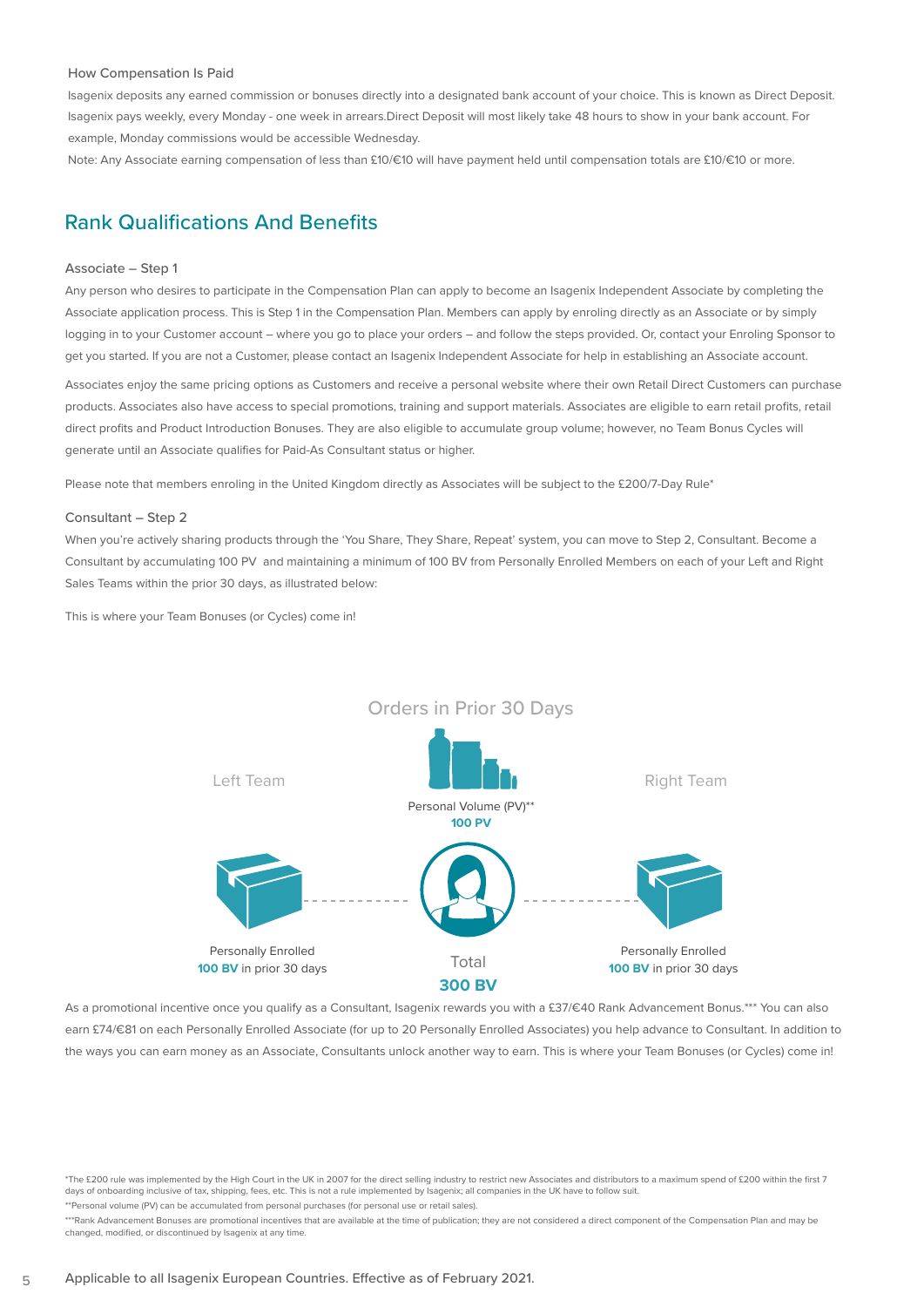#### What Does A Team Bonus (Cycle) Look Like?

Visualise your organisation with a business volume bank account below each of your Left and Right Sales Teams. As sales occur anywhere in your marketing organisation, whether you personally enrolled those people or not, BV accumulates in each of these business volume bank accounts. Every time you, as a Paid-As Consultant, accumulate a total of at least 600 BV on one side and 300 BV on the other side, you earn one Cycle, which equates to £40/€43.90\*.



As an example of how it works, let's say you've accumulated 1,000 BV on your Left Sales Team and 250 BV on your Right Sales Team, and a new order of 100 BV comes in from your Right Sales Team, so now you have 350 BV on the right. Because you accumulated at least 600 BV on your left, and at least 300 BV on your right, a Cycle occurs.

Once this happens, the 600 BV and 300 BV are deducted, leaving you with something we call 'holdover volume' of 400 BV on the left and 50 BV on the right:



This holdover volume will continue to accumulate as long as you remain an active Paid-As Consultant or until you experience a MegaCycle (explained on page 10). Associates can also accumulate business volume by staying active, but they aren't eligible to earn Team Bonus Cycles until they become a Consultant.

Cycles are calculated daily and paid weekly, and since you accumulate sales on your entire marketing organisation no matter how deep it may grow - you can be earning multiple Cycles a day, up to 250 times per commission week.

\*Amounts shown in this document are converted from USD to GBP using a conversion rate of 1.35, and USD to EUR using a conversion rate of 1.23. Please note that this is not a fixed exchange.

6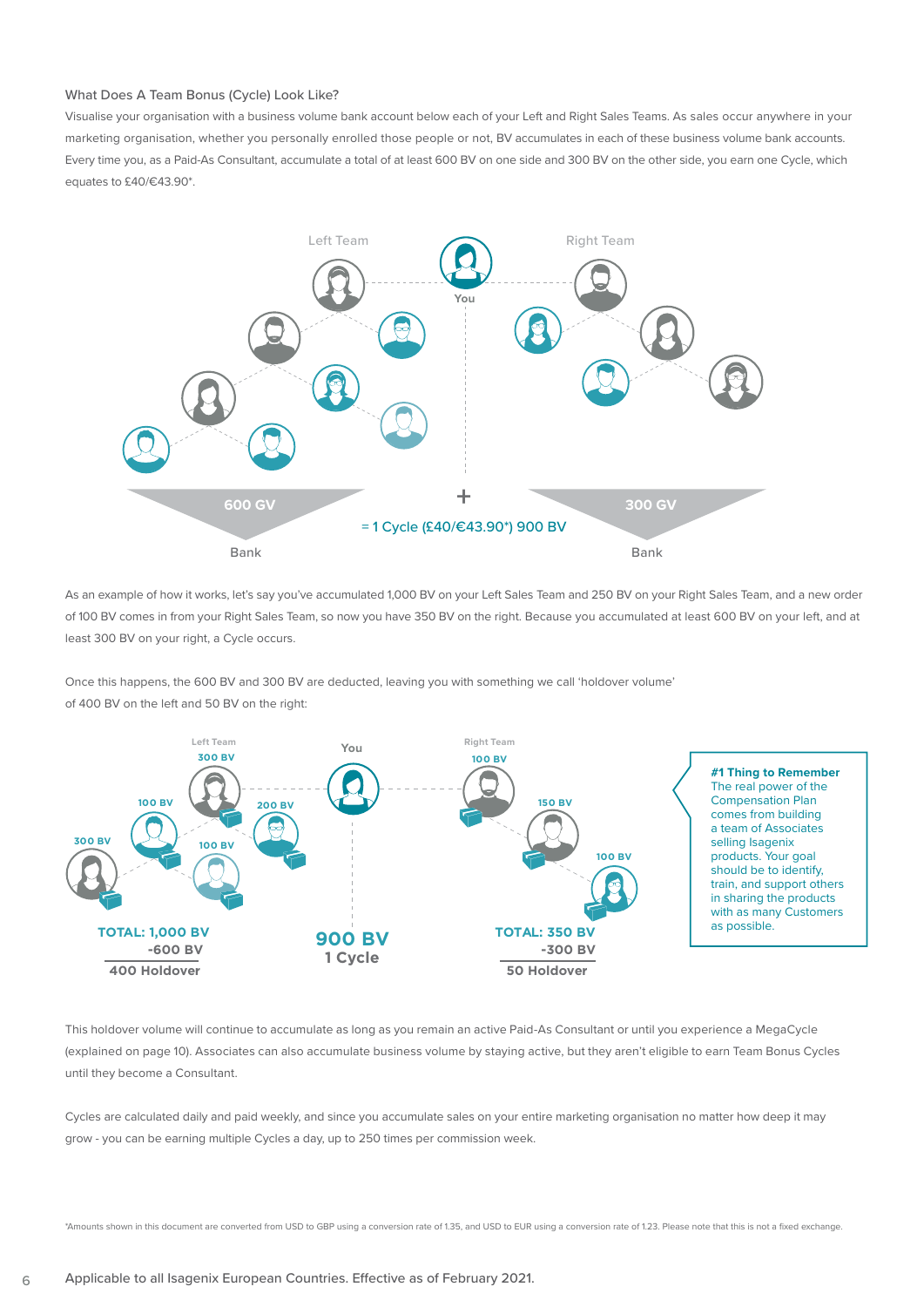#### Manager – Step 3

You can qualify for Manager by being a Paid-As Consultant with at least two Personally Enrolled Associates who are Paid-As Consultants at the same time within the prior 30 days. It comes down to you sharing the products (You Share) with others who end up doing the same (They Share). (If you become a Manager within 60 days of becoming an Associate, you can become a Crystal Manager and earn a £185/€203 Crystal Manager promotional bonus\*.) In addition to the benefits and earnings options available to Managers, Managers are eligible for the Manager Bonus Pool promotion. More information on this promotion can be found in your Back Office.



#### Director – Step 4

You can qualify for Director by being a Paid-As Consultant with at least six Personally Enrolled Associates who are Paid-As Consultants at the same time within the prior 30 days. (Isagenix offers a promotion that pays a £555/€609 Crystal Director bonus when you have six Personally Enrolled Consultants on your team within 120 days\*.) In addition to the benefits and earnings options available to Directors, Directors are eligible for the Director and Above Bonus Pool promotion. More information on this promotion can be found in your Back Office.



#### Left Team

Right Team



#### Executive – Step 5

After Director, your next step is to become an Executive. Qualify for Executive by being active with at least 10 Personally Enrolled Associates who are Paid-As Consultants (at least five on each of your Left and Right Sales Teams) at the same time within the prior 30 days. When you achieve Executive, you unlock a new way to earn with Executive Team Matching Bonuses and re-entries (see page 8). In addition to the benefits and earnings options available to Executives, Executives are eligible for the Director and Above Pool promotion. More information on this promotion can be found in your Back Office. (If you achieve this level within 180 days of becoming an Associate you earn a promotional £740/€813 bonus and the rank of Crystal Executive\*.)

\*Rank Advancement Bonuses and Crystal Bonuses are a promotional incentive that are available at the time of publication; they are not considered a direct component of the Compensation Plan and may be changed, modified, or discontinued by Isagenix at any time. Time calculations begin on the date you enrol as an Associate. Amounts shown in this document are converted from USD to GBP using a conversion rate of 1.35, and USD to EUR EUR using a conversion rate of 1.23. Please note that this is not a fixed exchange.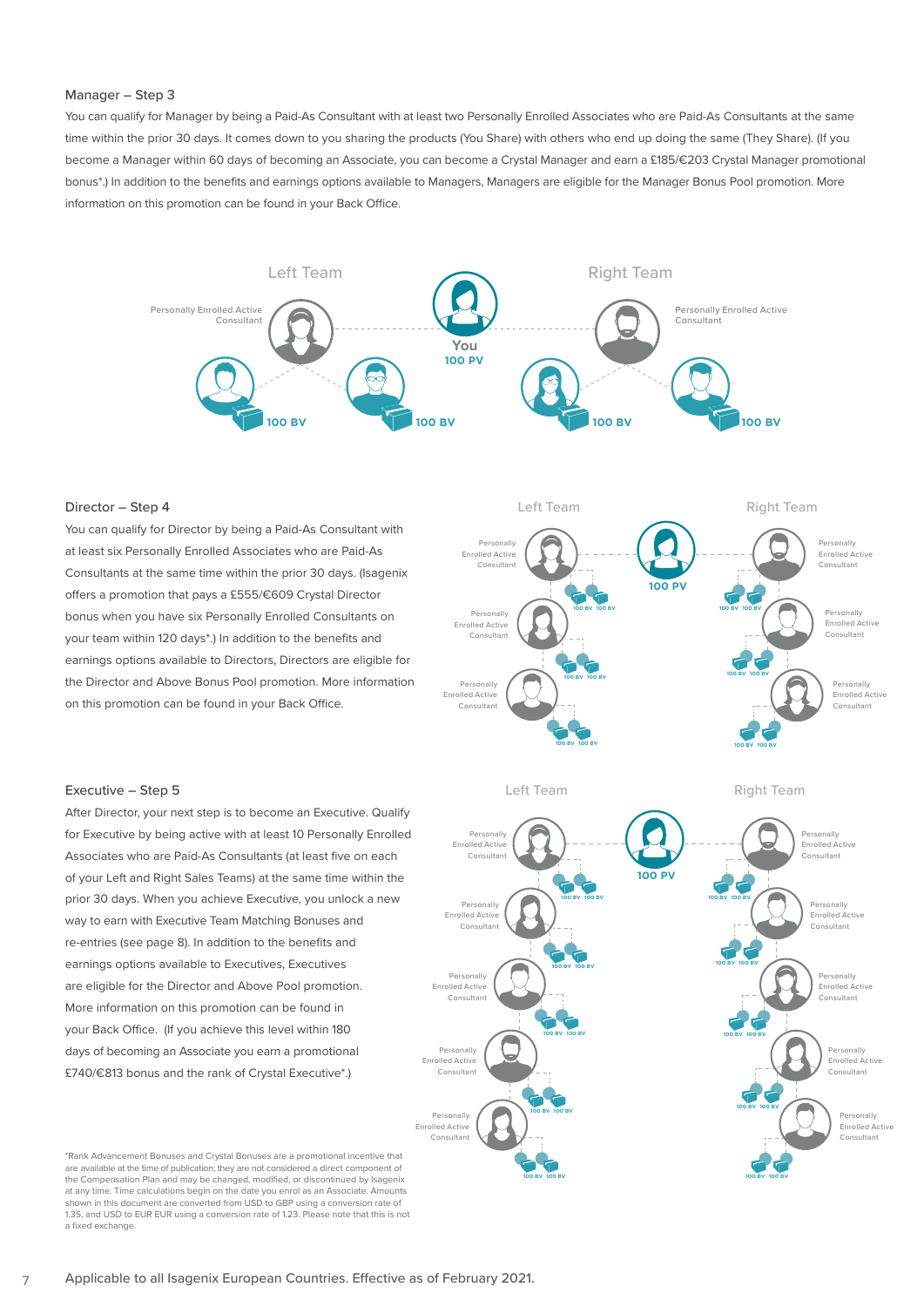#### 10% Matching Team Bonus

Once you are qualified as an Executive, you are recognised as a leader with Isagenix. In addition to all other benefits, Paid-As Executives are entitled to a 10% Matching Team Bonus on their Personally Enrolled Paid-As Consultants and above. This means you could earn up to 500 Cycles per Business Centre per Commission Week – 250 Team Bonus Cycles plus up to 250 in Matching Team Bonuses. (No more than 25 Matching Team Bonus Cycles per commission week per Personally Enrolled Consultant and above.)

**Example –** If one of your Personally Enrolled Consultants earns 100 Cycles in one commission week, you, as a Paid-As Executive, could earn 10 more Cycles (10 percent of the PEC's 100 Cycles) that week. Assuming each Cycle is worth £40/€43.90\*, that's an extra £400/€439\* in Matching Team Bonuses for that week alone!

**Just Breathe. You got this!** If this seems overwhelming, that's completely OK! We don't expect you to become an expert overnight. That's why we provide additional tools on IsagenixBusiness. com and further in-depth training at events!

#### Re-Entries

Paid-as Executives for three consecutive months, whose team has produced an average of 225 cycles within thirteen weeks, may apply for a re-entry position. The first re-entry position would be located immediately above the Executive's existing Position (Primary Position). (Subsequent re-entry positions would be located immediately above the most recent re-entry position, which in turn would become the Primary Position.) If the re-entry position is approved, the Primary Position becomes one side of the Executive's Sales Team (i.e., Major Volume Sales Team). This means an Executive can leverage the volume from the Primary Position as one leg of the new re-entry position. The qualifications for advancement of any new re-entry position are the same as for any other new Position. Re-Entry provides a way to continue to grow, build, and even benefit from all of the growth milestones, promotions, and incentives. (For more information, refer to the Request for ReEntry Position form and The Platinum Handbook.)



\*Amounts shown in this document are converted from USD to GBP using a conversion rate of 1.35, and USD to EUR using a conversion rate of 1.23. Please note that this is not a fixed exchange.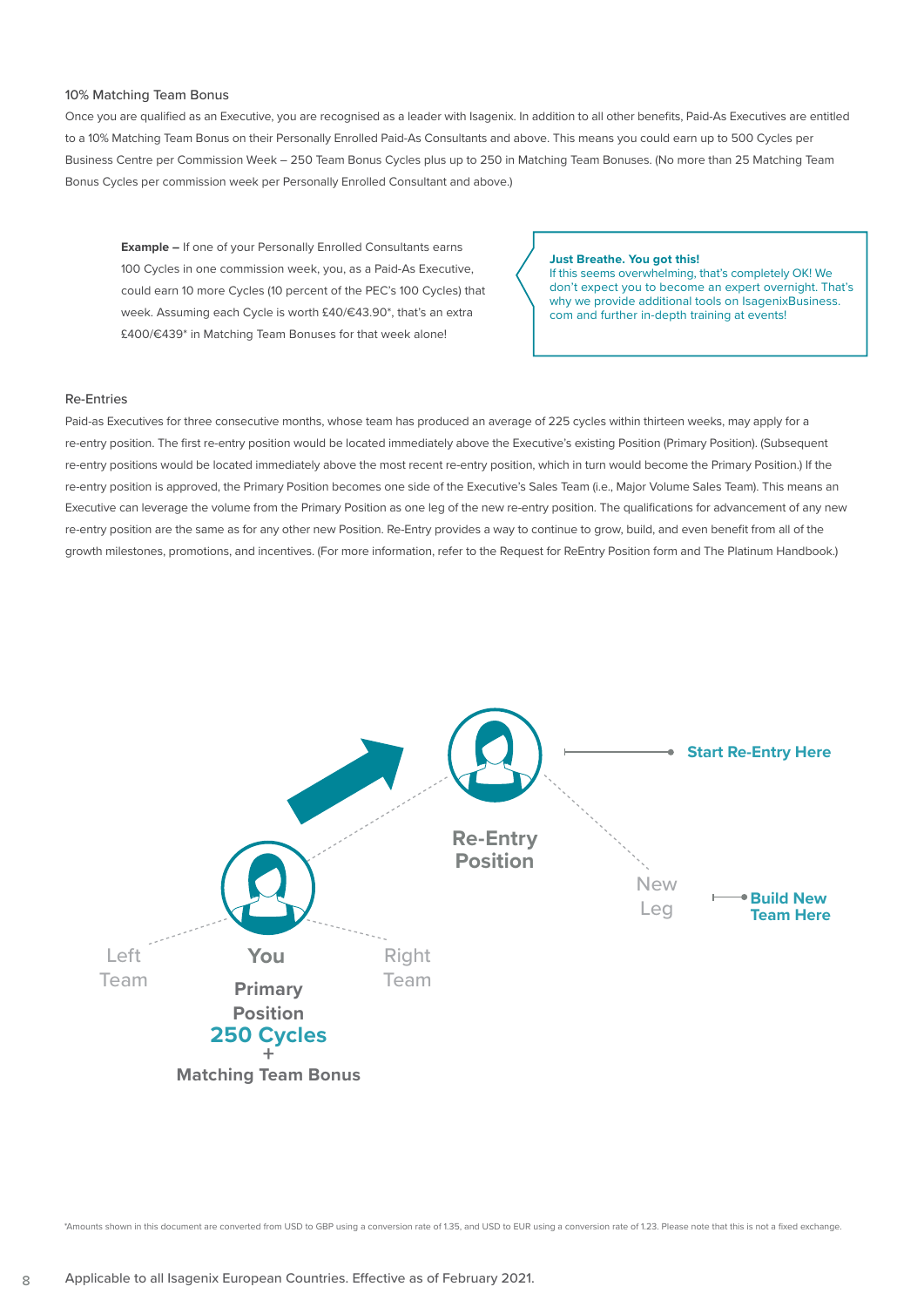#### Platinum Recognition rank – Step 6

Another perk of becoming an Executive who qualifies for a re-entry position is that you are awarded the recognition rank we call Platinum. Platinum is the top recognition rank! Platinum status comes with additional perks and benefits outside of the Compensation Plan!

#### Special Incentives & Promotions

The final way to earn income with us is through our many incentives and promotions. The IsaBody Challenge® rewards participants with free product and swag for transforming their bodies and lives. And Isagenix has various other promotions that include special trips, travel, awards, cash bonuses, Isagenix-branded gear, and more. Visit your Back Office in the 'Contest and Promotions' tab or IsagenixBusiness.com to see all the incentives and promotions Isagenix is currently offering.

## Recognition Programmes

Isagenix believes in recognising Associates and leaders for their achievements. As you advance in rank, you are awarded a pin to commemorate each of your achievements and milestones.

Once qualified as a Consultant, you can qualify for additional recognition through our Silver Circle Programmes.

| <b>Silver Circle – The Silver Circle Programme recognises</b> | How it works: |        | STAR SILVER CIRCLE                                                           | 10 CYCLES                              |
|---------------------------------------------------------------|---------------|--------|------------------------------------------------------------------------------|----------------------------------------|
| Paid-As Consultants through Directors for achieving new       |               |        | STAR SILVER CIRCLE                                                           | 20 CYCLES                              |
| milestones in the Compensation Plan. As additional stars      |               | З<br>4 | STAR SILVER CIRCLE<br>STAR SILVER CIRCLE                                     | 40 CYCLES<br>60 CYCLES                 |
| are earned, you will be awarded a new pin to commemorate      |               | Ь      | STAR SILVER CIRCLE                                                           | 100 CYCLES                             |
| your success.                                                 |               | 6<br>8 | STAR SILVER CIRCLE<br><b>STAR SILVER CIRCLE</b><br><b>STAR SILVER CIRCLE</b> | 150 CYCLES<br>200 CYCLES<br>250 CYCLES |

#### Once qualified as an Executive you can qualify for additional recognition through our Golden Circle Programmes.

| <b>Golden Circle – The Golden Circle Programme recognises</b> | How it works: |          | STAR GOLDEN CIRCLE | 10 CYCLES  |
|---------------------------------------------------------------|---------------|----------|--------------------|------------|
| Paid-As Executives for achieving new milestones in the        |               |          | STAR GOLDEN CIRCLE | 20 CYCLES  |
|                                                               |               |          | STAR GOLDEN CIRCLE | 40 CYCLES  |
| Compensation Plan. As additional stars are earned, you will   |               | $\Delta$ | STAR GOLDEN CIRCLE | 60 CYCLES  |
| be awarded a new pin to commemorate your success.             |               | -5       | STAR GOLDEN CIRCLE | 100 CYCLES |
|                                                               |               | 6        | STAR GOLDEN CIRCLE | 150 CYCLES |
|                                                               |               |          | STAR GOLDEN CIRCLE | 200 CYCLES |
|                                                               |               | 8        | STAR GOLDEN CIRCLE | 250 CYCLES |

Note: For recognition purposes, Isagenix counts various income-generating activities and calculates an equivalent value to determine overall weekly Cycles. These various activities are converted to an equivalent Cycle value in the commission week they are earned and added to Team Bonus and Matching Team Bonus Cycles for that commission week.

Once qualified and approved as a Platinum, you can qualify for additional recognition through our Platinum Programmes. **Platinum –** Paid-As Executives who qualify for a re-entry

| <b>Platinum - Paid-As Executives who qualify for a re-entry</b> | How it works: |    | <b>STAR PLATINUM</b> | 200 CYCLES |
|-----------------------------------------------------------------|---------------|----|----------------------|------------|
| position are automatically moved to Platinum level.             |               | 8  | <b>STAR PLATINUM</b> | 250 CYCLES |
|                                                                 |               | 9  | <b>STAR PLATINUM</b> | 300 CYCLES |
|                                                                 |               | 10 | <b>STAR PLATINUM</b> | 350 CYCLES |
|                                                                 |               | 11 | <b>STAR PLATINUM</b> | 400 CYCLES |
|                                                                 |               | 12 | <b>STAR PLATINUM</b> | 450 CYCLES |
|                                                                 |               | 13 | <b>STAR PLATINUM</b> | 500 CYCLES |
|                                                                 |               | 14 | <b>STAR PLATINUM</b> | 550 CYCLES |
|                                                                 |               | 15 | <b>STAR PLATINUM</b> | 600 CYCLES |
|                                                                 |               | 16 | <b>STAR PLATINUM</b> | 650 CYCLES |
|                                                                 |               | 17 | <b>STAR PLATINUM</b> | 700 CYCLES |
|                                                                 |               | 18 | <b>STAR PLATINUM</b> | 750 CYCLES |
|                                                                 |               | 19 | <b>STAR PLATINUM</b> | 800 CYCLES |
|                                                                 |               | 20 | <b>STAR PLATINUM</b> | 850 CYCLES |

**Star Executive –** Our Star Executive Programme recognises Executives who help their Personally Enrolled Associates become Executives. For each Personally Enrolled Associate who reaches Executive, you receive another star and an award pin to commemorate the achievement.

**ISAGENIX MILLIONAIRE –** Associates who have earned US\$1 million or more since they joined Isagenix are recognised with an elegant pin. Earnings reflect gross amounts that do not include any business expenses. For average earnings, refer to IsagenixEarnings.com. These Associates will be recognised through the Isagenix Legacy Club.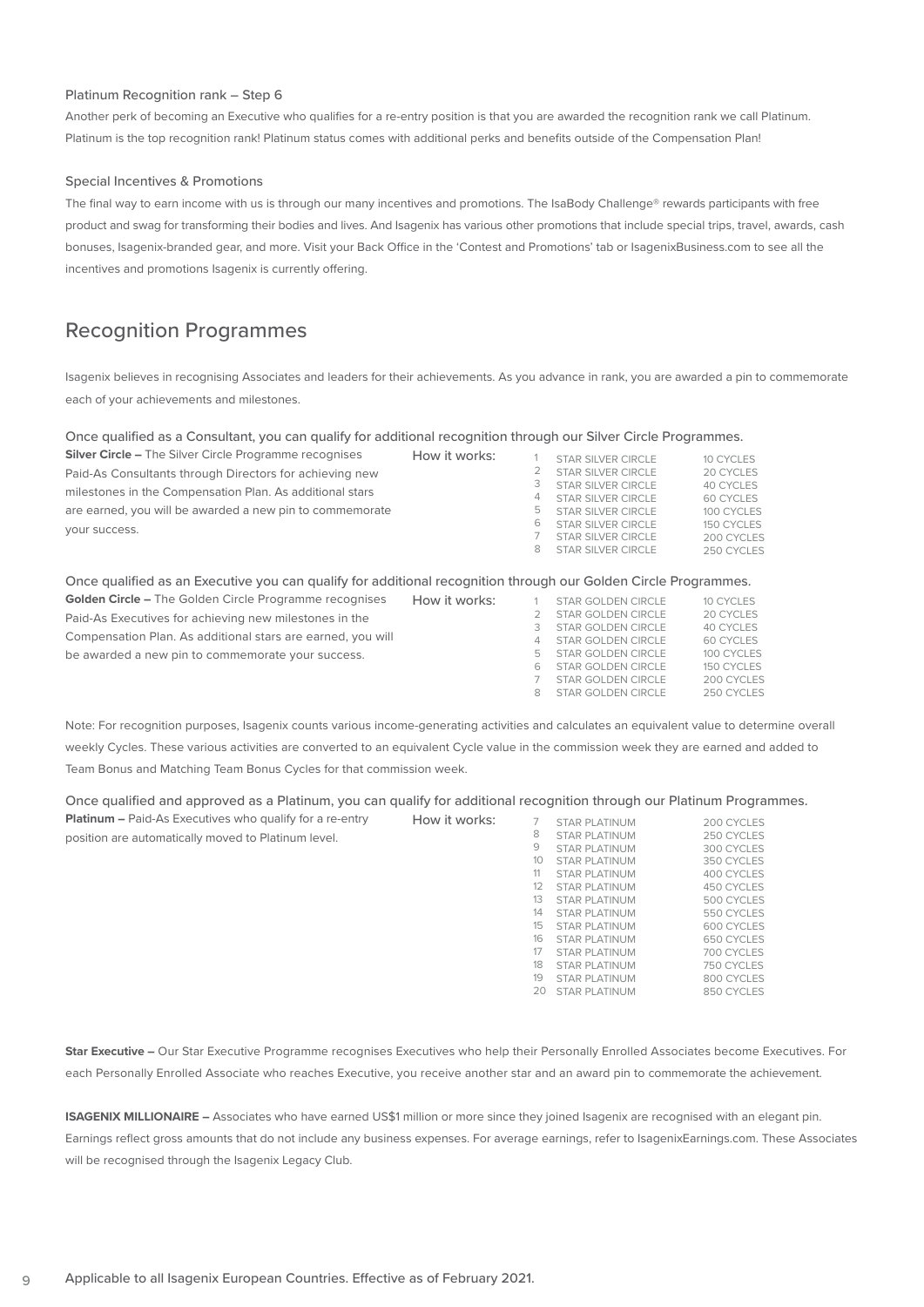## Special Features Of The Isagenix Compensation Plan

#### International Markets

Associates in good standing may request approval to participate in markets (outside their home region) where Isagenix is legally registered to operate and is officially open for business. To apply, Associates simply complete and submit an International Sponsorship Application and Agreement along with an Annual Regional Associate Fee, where applicable. This fee is in addition to your Associate application and includes additional services and training in your Associate Support System and personalised website. As an International Sponsor you become eligible to earn commissions in International regions. Those approved Active Paid-As Consultants and above can earn on group volume generated by Associates on their Sales Teams who live outside of their home country. (Restrictions and limitations apply. Refer to IsagenixBusiness.com for additional details.)

#### Foreign Exchange Policy

Isagenix develops a Commissions Multiplier based on the source of volume from each country where the Associate is conducting business. The new Commissions Multiplier will be a weighted average that is unique to the amount of volume coming from each country and will be used as the multiplier for their commissions. The new Commissions Multiplier will be calculated and updated each quarter and will apply to any Associate with at least 10 percent or more of their volume originating from outside of their home country.

#### Lifestyle Rewards (Autoship) Programme

This is a programme of convenience where a pre-selected order is shipped each month. Autoship orders provide additional savings and convenience to Members.

#### Isagenix 50% Payout Guarantee

Isagenix offers its Associates one of the most distributor-friendly programmes with one of the strongest payouts in the network marketing industry. We pay compensation out to the field of 50% of the BV we receive on commissionable product purchases over the lifetime of our programme. For any pay period in which the payout is less than 50%, we escrow the balance in our compensation account to supplement future payouts when necessary. However, to protect the opportunity of all Independent Associates and Isagenix, the company has a cap of 50% of the BV that can be paid out.

#### Here's How it Works:

Each week the total BV of commissionable product purchases are calculated and 50 percent of this value is available to be paid out in the Compensation Plan. The company first pays all applicable PIBs. The remaining funds form a pool, which is divided out to all Associates earning

Team Bonuses (Cycles) and 10% Matching Team Bonuses. **The Cycle value is determined by dividing the remaining pool by the total number of Cycles.**



#### MegaCycle

A MegaCycle occurs at the end of any day that a minimum of 100 Cycles has been accumulated since the Associate's (1) enrolment date or (2) last MegaCycle To provide stability to the Compensation Plan, Isagenix will hold over up to 150,000 GV in the Major Volume Sales Team and all remaining GV in your Minor Volume Sales Team toward earning your next Team Bonus. Any GV above the 150,000 GV from your Major Volume Sales Team is removed.

#### Grace Period

For the purpose of calculating the Team Bonuses, a five-day grace period is added to the prior 30 days requirement in determining active status.

#### Weekly Pay

Weekly pay is a noteworthy feature of the Isagenix Team Compensation Plan. A commission week begins from Monday at midnight (ET time) until Sunday at 11:59pm (ET time). The earned compensation is paid to Associates on Monday of the following week (effectively one week in arrears). If a US federal holiday falls on Monday, your weekly pay will be paid the following day.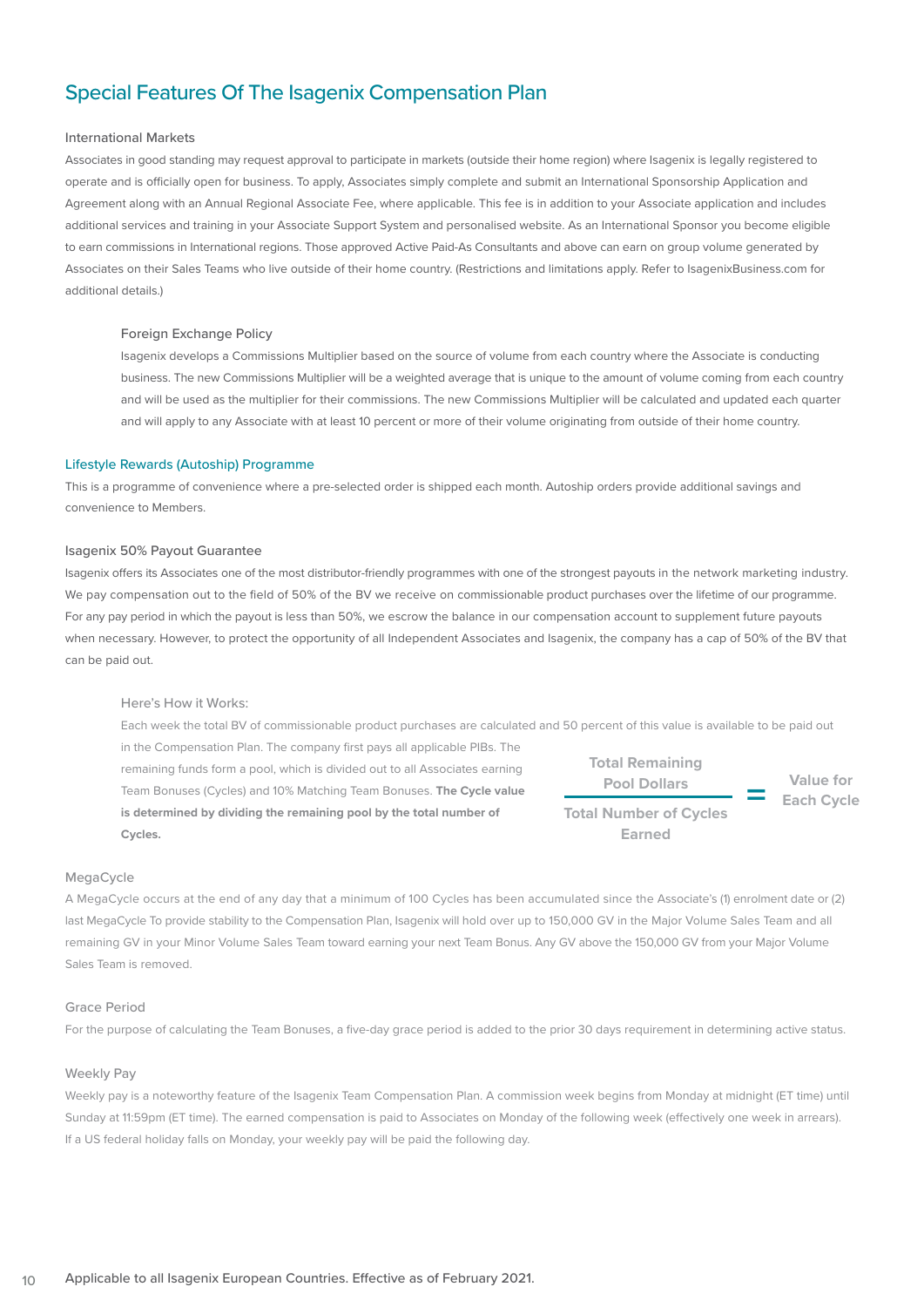#### Non-Active Associates

Associates who are not active will not accumulate any GV and will have any holdover volume reset to zero.

#### Consultant Maintenance

If you are active but fail to stay qualified as a Paid-As Consultant, you will hold existing GV, and continue to accumulate both additional GV and your own PV that is more than 100.

### Glossary of Terms

Active – For purposes of the Compensation Plan, an Associate is considered active on a specific day if he/she has obtained at least 100 PV in the prior 30 days.

Active Rank – Used primarily for promotions and contests. An Associate's active rank is based on their paid-as rank on any given day in a commission week.

Active Status – In addition to the ability to maintain Active status through personal purchases, Associates who have their country of residence registered in Italy can maintain Active status by having a minimum of 100 BV in Personally Enrolled volume from each Sales Team (left and right teams) in the last 30 days, plus the usual 5 days grace, and having a Personal Volume of 0 or higher.

Associate – An independent contractor who has met and continues to meet the eligibility requirements set forth in the Isagenix Independent Associate Application and Agreement including the Policies and Procedures, and the Compensation Plan. Associate is also the first rank of the Compensation Plan. The term 'Associate(s)' by itself generally refers to all Associates regardless of rank, unless the context indicates that the rank of Associate is the intended meaning.

Associate Back Office (ABO) – The online portal through which Associates have access to information and tools helpful to operate their Isagenix businesses.

Associate Support System – The online support system available to each Isagenix Associate at enrolment. It includes an Isagenix Associate Website where an Associate's Retail Direct Customers may purchase Isagenix products at the retail price and where an Associate may enrol new Customers and Associates. It also includes access to the Associate Back Office and training materials.

Autoship – An optional programme of convenience permitting preselected, pre-authorised orders to be automatically shipped on a selected date each month. The Autoship programme provides additional savings and convenience to Members who elect to participate.

Business-Building Activity – Enroling a new Customer or Associate, receiving a compensation payment, advancing in rank or participating in or completing other business-related activities as may be designated by Isagenix.

Business Centre – A Position on the Team Placement Tree that is eligible to generate income. It tracks placement and the group volume of Sales Teams.

Business Volume (BV) – A point value assigned to each Commissionable Product.

Commission Week – From Monday at midnight (ET time) until Sunday at 11:59pm (ET time)

Commissionable Product – Consumable Isagenix products that have a point value assigned to them as a means for calculating commissions and bonuses payable to Associates.

Compensation – The commissions, bonuses and other consideration received by an Associate under the Compensation Plan or through other incentives or promotions implemented by Isagenix for the sale of products. Compensation is calculated daily and paid weekly, one week in arrears.

Consultant – The second rank of the Compensation Plan.

Crystal Manager – When a Member has two personally enrolled Consultants within 60 days of becoming an Associate. Also referred to as 'You Share, They Share.'

Crystal Director – When a Member has six personally enrolled Consultants within 120 days of becoming an Associate. Also referred to as 'You Share, They Share, Repeat.'

Crystal Executive – When a Member has ten personally enrolled Consultants (five on the right team, five on the left team) within 180 days of becoming an Associate. Also referred to as 'You Share, They Share, Repeat.'

Cycle – See Team Bonus.

Day – From Midnight to 11:59 PM (ET).

Director - The fourth rank in the Compensation Plan.

Enrolling Sponsor – The person who is credited for personally enrolling an Associate or Customer.

Excess Volume – PV over the 100 used in the prior 30 days to meet the active requirement will be accumulated in an Associate's Minor Volume Sales Team at the time the Associate places an order.

Executive - The fifth rank in the Compensation Plan.

Executive Matching Team Bonus – A bonus of 10% of the weekly Team Bonuses of an active Paid-As Executive's Personally Enrolled Paid-As Consultants and above. The bonus is limited to no more than 25 Cycles per Personally Enrolled Paid-As Consultant and a maximum of 250 matching Team Cycles per week.

Grace Period – A five-day grace period is added to 30 days in determining active status, totaling 35 days.

Group Volume (GV) – The total BV that accumulates in an Associate's Left and Right Sales Teams combined.

Holdover Volume – Unpaid GV in each of an Associates two Sales Teams that can accumulate towards the next earned Team Bonus.

Home Region – The Isagenix Region that includes the country or territory where the Associate resides at the time of enrolment. An Associate may enrol new Members in the Associate's home region without applying for and receiving approval as an International Sponsor.

International Sponsor – An Associate who has been approved to enrol Associates and Customers in Regions other than the enroling Associate's home region and may qualify to earn compensation for product sales in such other Region(s).

International Sponsorship Application And Agreement – The application and agreement that an Associate must properly complete, execute, and submit to Isagenix as one of the prerequisites to becoming an International Sponsor.